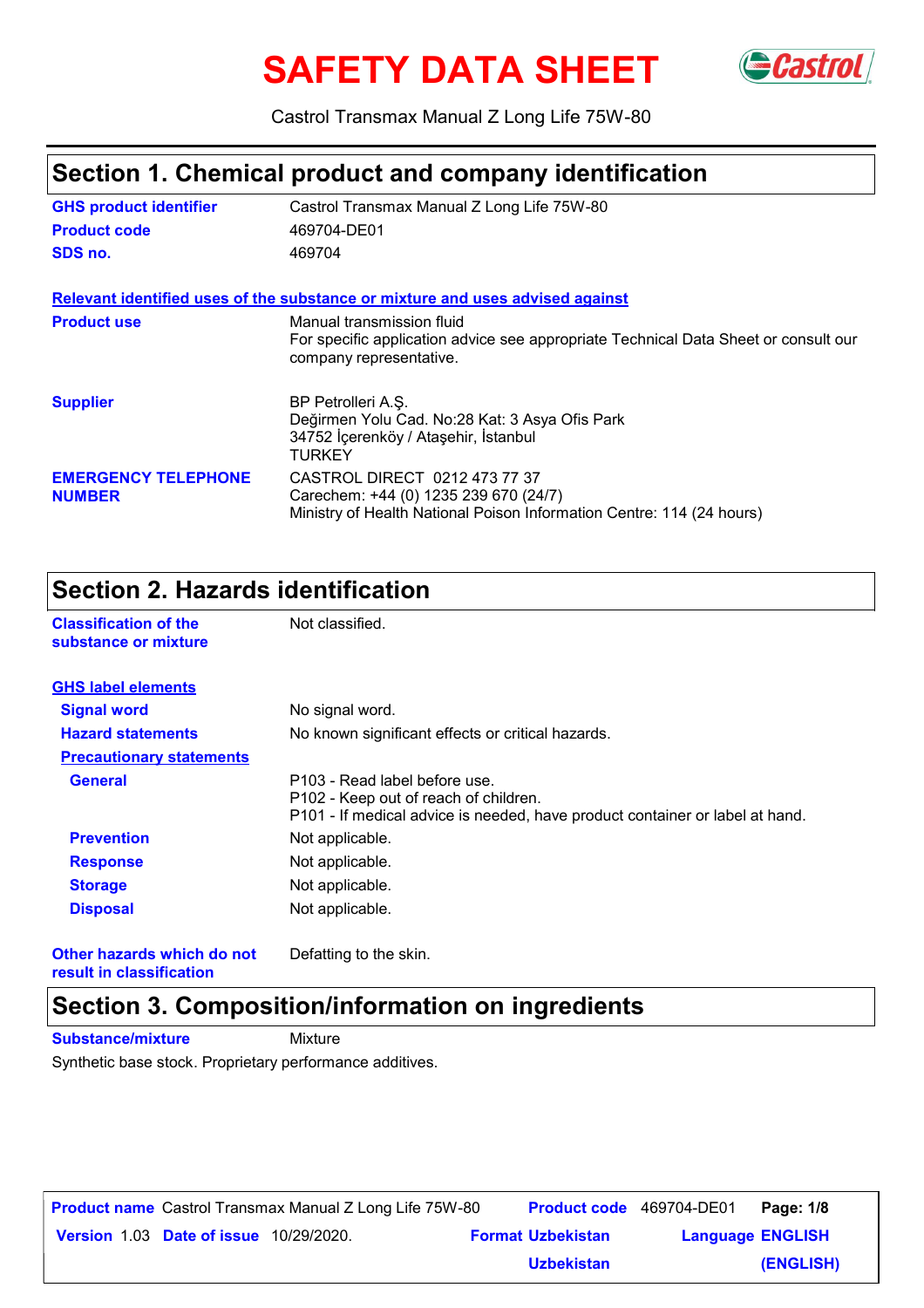# **Section 3. Composition/information on ingredients**

| <b>Ingredient name</b>                                                                                                                                                                                                                                                           | $\frac{9}{6}$                     | <b>CAS number</b>                                                   |
|----------------------------------------------------------------------------------------------------------------------------------------------------------------------------------------------------------------------------------------------------------------------------------|-----------------------------------|---------------------------------------------------------------------|
| Distillates (petroleum), hydrotreated heavy paraffinic<br>Distillates (petroleum), solvent-dewaxed heavy paraffinic<br>Distillates (petroleum), hydrotreated light paraffinic<br>Distillates (petroleum), solvent-dewaxed light paraffinic<br>Phosphoric acid esters, amine salt | צ≥<br>∖3≥ ا<br>՝≤3<br>∖3≥ ا<br>≤1 | 64742-54-7<br>64742-65-0<br>64742-55-8<br>64742-56-9<br>Proprietary |
|                                                                                                                                                                                                                                                                                  |                                   |                                                                     |

**There are no additional ingredients present which, within the current knowledge of the supplier and in the concentrations applicable, are classified as hazardous to health or the environment and hence require reporting in this section.**

**Occupational exposure limits, if available, are listed in Section 8.**

# **Section 4. First aid measures**

| <b>Description of necessary first aid measures</b> |                                                                                                                                                                                                                                         |  |  |  |
|----------------------------------------------------|-----------------------------------------------------------------------------------------------------------------------------------------------------------------------------------------------------------------------------------------|--|--|--|
| <b>Inhalation</b>                                  | If inhaled, remove to fresh air. Get medical attention if symptoms occur.                                                                                                                                                               |  |  |  |
| <b>Ingestion</b>                                   | Do not induce vomiting unless directed to do so by medical personnel. Get medical<br>attention if symptoms occur.                                                                                                                       |  |  |  |
| <b>Skin contact</b>                                | Wash skin thoroughly with soap and water or use recognised skin cleanser.<br>Remove contaminated clothing and shoes. Wash clothing before reuse. Clean<br>shoes thoroughly before reuse. Get medical attention if symptoms occur.       |  |  |  |
| Eye contact                                        | In case of contact, immediately flush eyes with plenty of water for at least 15<br>minutes. Eyelids should be held away from the eyeball to ensure thorough rinsing.<br>Check for and remove any contact lenses. Get medical attention. |  |  |  |

#### **Most important symptoms/effects, acute and delayed**

See Section 11 for more detailed information on health effects and symptoms.

|                                   | Indication of immediate medical attention and special treatment needed, if necessary |
|-----------------------------------|--------------------------------------------------------------------------------------|
| <b>Specific treatments</b>        | No specific treatment.                                                               |
| <b>Notes to physician</b>         | Treatment should in general be symptomatic and directed to relieving any effects.    |
| <b>Protection of first-aiders</b> | No action shall be taken involving any personal risk or without suitable training.   |

### **Section 5. Firefighting measures**

| In case of fire, use foam, dry chemical or carbon dioxide extinguisher or spray.                                                                                                                  |
|---------------------------------------------------------------------------------------------------------------------------------------------------------------------------------------------------|
| Do not use water jet.                                                                                                                                                                             |
| In a fire or if heated, a pressure increase will occur and the container may burst.                                                                                                               |
| Combustion products may include the following:<br>carbon oxides (CO, CO <sub>2</sub> ) (carbon monoxide, carbon dioxide)                                                                          |
| Promptly isolate the scene by removing all persons from the vicinity of the incident if<br>there is a fire. No action shall be taken involving any personal risk or without<br>suitable training. |
| Fire-fighters should wear positive pressure self-contained breathing apparatus<br>(SCBA) and full turnout gear.                                                                                   |
|                                                                                                                                                                                                   |

**Date of issue** 10/29/2020. **Version** 1.03 **Format Uzbekistan Language Product name** Castrol Transmax Manual Z Long Life 75W-80 **Product code** 469704-DE01 **Page: 2/8** | **Language ENGLISH (ENGLISH) Product code** 469704-DE01 Page: 2/8 **Uzbekistan**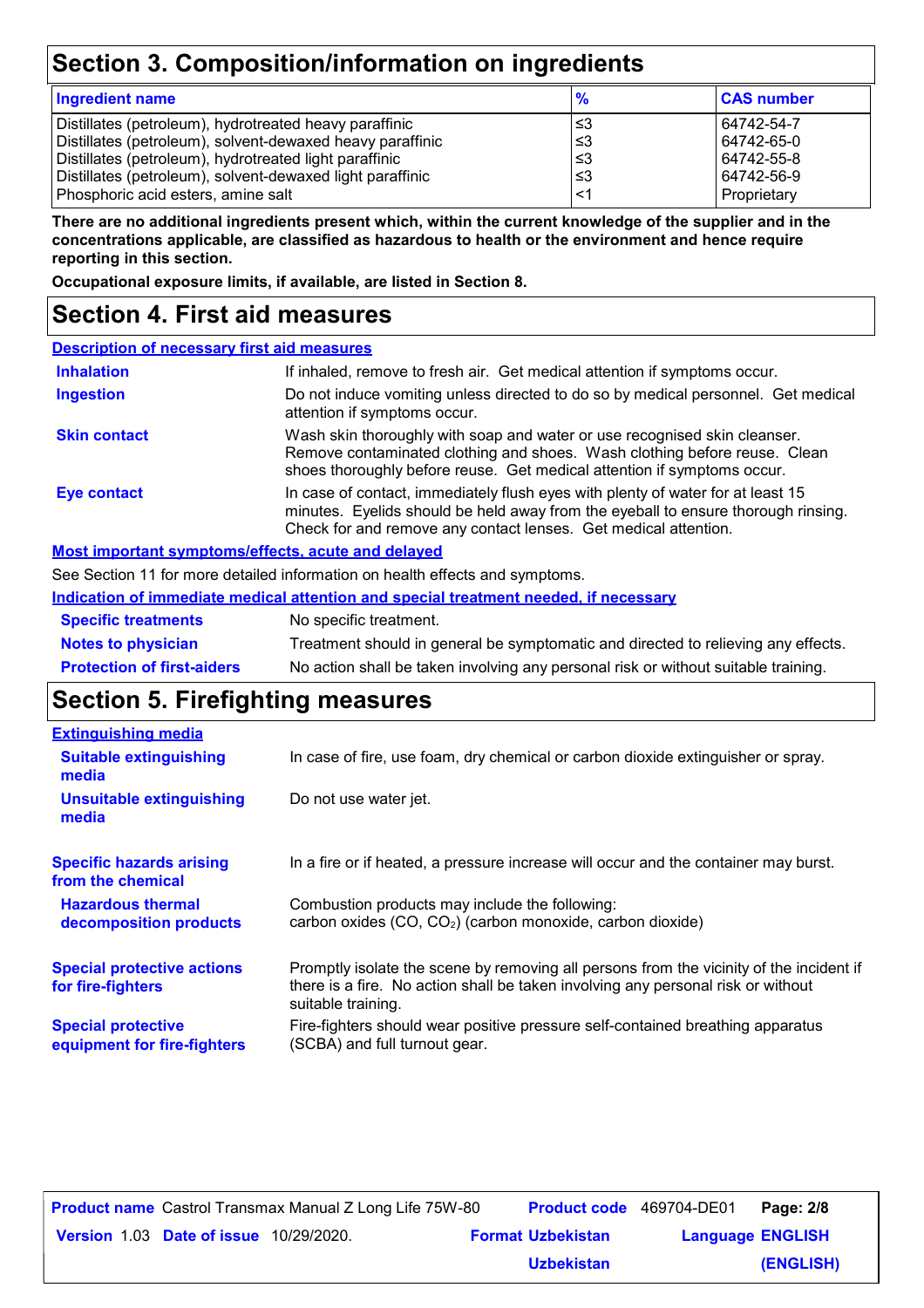# **Section 6. Accidental release measures**

|                                                             | <b>Personal precautions, protective equipment and emergency procedures</b>                                                                                                                                                                                                                                                                                                                         |
|-------------------------------------------------------------|----------------------------------------------------------------------------------------------------------------------------------------------------------------------------------------------------------------------------------------------------------------------------------------------------------------------------------------------------------------------------------------------------|
| For non-emergency<br>personnel                              | No action shall be taken involving any personal risk or without suitable training.<br>Evacuate surrounding areas. Keep unnecessary and unprotected personnel from<br>entering. Do not touch or walk through spilt material. Put on appropriate personal<br>protective equipment. Floors may be slippery; use care to avoid falling.                                                                |
| For emergency responders                                    | If specialised clothing is required to deal with the spillage, take note of any<br>information in Section 8 on suitable and unsuitable materials. See also the<br>information in "For non-emergency personnel".                                                                                                                                                                                    |
| <b>Environmental precautions</b>                            | Avoid dispersal of spilt material and runoff and contact with soil, waterways, drains<br>and sewers. Inform the relevant authorities if the product has caused environmental<br>pollution (sewers, waterways, soil or air).                                                                                                                                                                        |
| <b>Methods and material for containment and cleaning up</b> |                                                                                                                                                                                                                                                                                                                                                                                                    |
| <b>Small spill</b>                                          | Stop leak if without risk. Move containers from spill area. Absorb with an inert<br>material and place in an appropriate waste disposal container. Dispose of via a<br>licensed waste disposal contractor.                                                                                                                                                                                         |
| <b>Large spill</b>                                          | Stop leak if without risk. Move containers from spill area. Prevent entry into sewers,<br>water courses, basements or confined areas. Contain and collect spillage with non-<br>combustible, absorbent material e.g. sand, earth, vermiculite or diatomaceous earth<br>and place in container for disposal according to local regulations. Dispose of via a<br>licensed waste disposal contractor. |

### **Section 7. Handling and storage**

#### **Precautions for safe handling**

| <b>Protective measures</b>                                                | Put on appropriate personal protective equipment (see Section 8).                                                                                                                                                                                                                                                                                                                                                                                                                                                                                                                              |
|---------------------------------------------------------------------------|------------------------------------------------------------------------------------------------------------------------------------------------------------------------------------------------------------------------------------------------------------------------------------------------------------------------------------------------------------------------------------------------------------------------------------------------------------------------------------------------------------------------------------------------------------------------------------------------|
| <b>Advice on general</b><br>occupational hygiene                          | Eating, drinking and smoking should be prohibited in areas where this material is<br>handled, stored and processed. Wash thoroughly after handling. Remove<br>contaminated clothing and protective equipment before entering eating areas. See<br>also Section 8 for additional information on hygiene measures.                                                                                                                                                                                                                                                                               |
| <b>Conditions for safe storage,</b><br>including any<br>incompatibilities | Store in accordance with local regulations. Store in original container protected<br>from direct sunlight in a dry, cool and well-ventilated area, away from incompatible<br>materials (see Section 10) and food and drink. Keep container tightly closed and<br>sealed until ready for use. Store and use only in equipment/containers designed for<br>use with this product. Containers that have been opened must be carefully resealed<br>and kept upright to prevent leakage. Do not store in unlabelled containers. Use<br>appropriate containment to avoid environmental contamination. |
| <b>Not suitable</b>                                                       | Prolonged exposure to elevated temperature                                                                                                                                                                                                                                                                                                                                                                                                                                                                                                                                                     |

### **Section 8. Exposure controls/personal protection**

#### **Control parameters**

None. **Occupational exposure limits**

**Appropriate engineering controls** Provide exhaust ventilation or other engineering controls to keep the relevant airborne concentrations below their respective occupational exposure limits. All activities involving chemicals should be assessed for their risks to health, to ensure exposures are adequately controlled. Personal protective equipment should only be considered after other forms of control measures (e.g. engineering controls) have been suitably evaluated. Personal protective equipment should conform to appropriate standards, be suitable for use, be kept in good condition and properly maintained.

|                                               | <b>Product name</b> Castrol Transmax Manual Z Long Life 75W-80 | <b>Product code</b> 469704-DE01 |                         | Page: 3/8 |
|-----------------------------------------------|----------------------------------------------------------------|---------------------------------|-------------------------|-----------|
| <b>Version 1.03 Date of issue 10/29/2020.</b> |                                                                | <b>Format Uzbekistan</b>        | <b>Language ENGLISH</b> |           |
|                                               |                                                                | <b>Uzbekistan</b>               |                         | (ENGLISH) |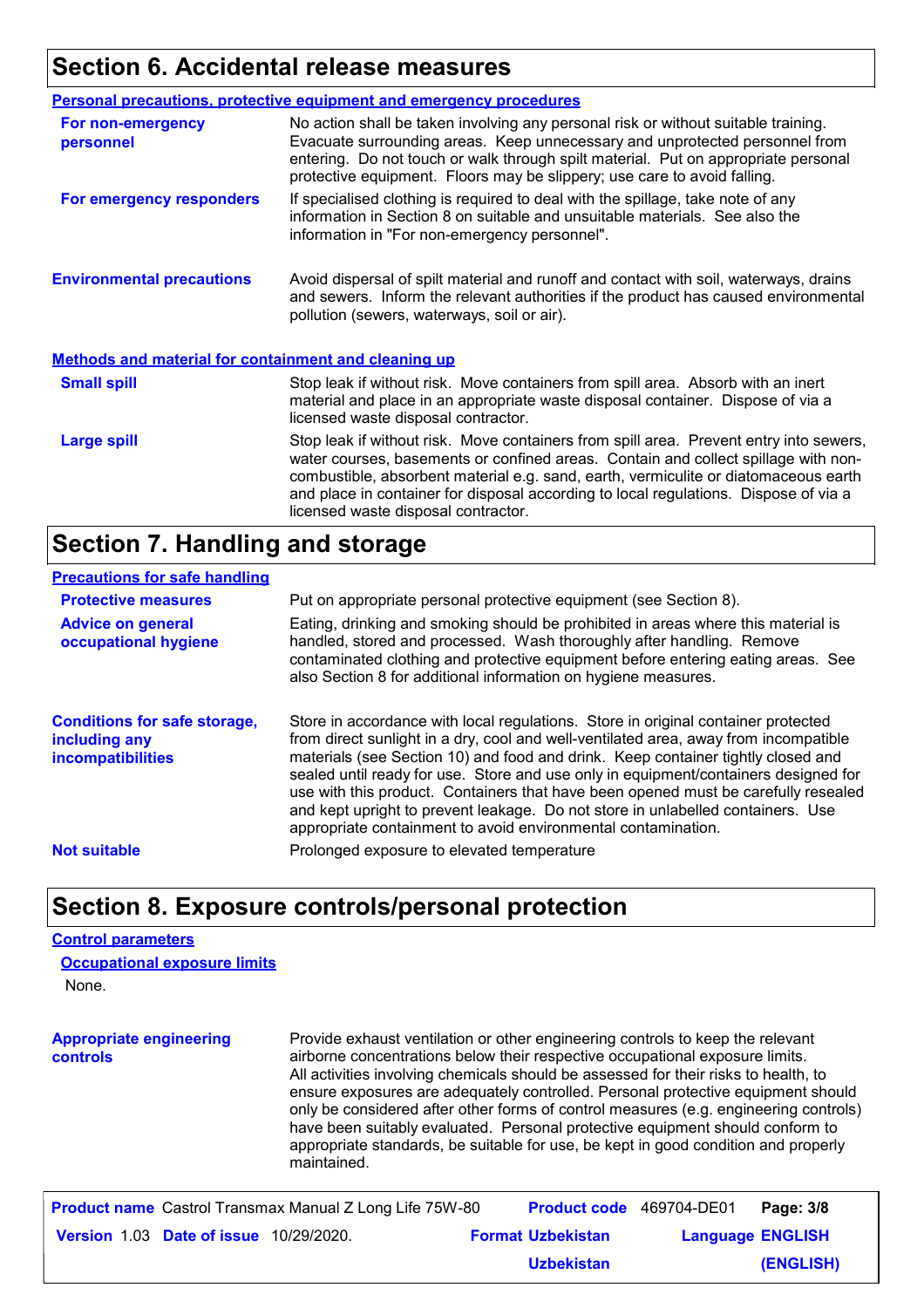# **Section 8. Exposure controls/personal protection**

|                                           | Your supplier of personal protective equipment should be consulted for advice on<br>selection and appropriate standards. For further information contact your national<br>organisation for standards.<br>The final choice of protective equipment will depend upon a risk assessment. It is<br>important to ensure that all items of personal protective equipment are compatible.                                                                                                                                                                                                                                                                                                                                                                                                              |
|-------------------------------------------|-------------------------------------------------------------------------------------------------------------------------------------------------------------------------------------------------------------------------------------------------------------------------------------------------------------------------------------------------------------------------------------------------------------------------------------------------------------------------------------------------------------------------------------------------------------------------------------------------------------------------------------------------------------------------------------------------------------------------------------------------------------------------------------------------|
| <b>Environmental exposure</b><br>controls | Emissions from ventilation or work process equipment should be checked to ensure<br>they comply with the requirements of environmental protection legislation. In some<br>cases, fume scrubbers, filters or engineering modifications to the process<br>equipment will be necessary to reduce emissions to acceptable levels.                                                                                                                                                                                                                                                                                                                                                                                                                                                                   |
| <b>Individual protection measures</b>     |                                                                                                                                                                                                                                                                                                                                                                                                                                                                                                                                                                                                                                                                                                                                                                                                 |
| <b>Hygiene measures</b>                   | Wash hands, forearms and face thoroughly after handling chemical products, before<br>eating, smoking and using the lavatory and at the end of the working period.<br>Appropriate techniques should be used to remove potentially contaminated clothing.<br>Wash contaminated clothing before reusing. Ensure that eyewash stations and<br>safety showers are close to the workstation location.                                                                                                                                                                                                                                                                                                                                                                                                 |
| <b>Eye/face protection</b>                | Safety glasses with side shields.                                                                                                                                                                                                                                                                                                                                                                                                                                                                                                                                                                                                                                                                                                                                                               |
| <b>Skin protection</b>                    |                                                                                                                                                                                                                                                                                                                                                                                                                                                                                                                                                                                                                                                                                                                                                                                                 |
| <b>Hand protection</b>                    | Wear protective gloves if prolonged or repeated contact is likely. Wear chemical<br>resistant gloves. Recommended: Nitrile gloves. The correct choice of protective<br>gloves depends upon the chemicals being handled, the conditions of work and use,<br>and the condition of the gloves (even the best chemically resistant glove will break<br>down after repeated chemical exposures). Most gloves provide only a short time of<br>protection before they must be discarded and replaced. Because specific work<br>environments and material handling practices vary, safety procedures should be<br>developed for each intended application. Gloves should therefore be chosen in<br>consultation with the supplier/manufacturer and with a full assessment of the<br>working conditions. |
| <b>Body protection</b>                    | Use of protective clothing is good industrial practice.<br>Personal protective equipment for the body should be selected based on the task<br>being performed and the risks involved and should be approved by a specialist<br>before handling this product.<br>Cotton or polyester/cotton overalls will only provide protection against light<br>superficial contamination that will not soak through to the skin. Overalls should be<br>laundered on a regular basis. When the risk of skin exposure is high (e.g. when<br>cleaning up spillages or if there is a risk of splashing) then chemical resistant aprons<br>and/or impervious chemical suits and boots will be required.                                                                                                           |
| <b>Respiratory protection</b>             | In case of insufficient ventilation, wear suitable respiratory equipment.<br>The correct choice of respiratory protection depends upon the chemicals being<br>handled, the conditions of work and use, and the condition of the respiratory<br>equipment. Safety procedures should be developed for each intended application.<br>Respiratory protection equipment should therefore be chosen in consultation with<br>the supplier/manufacturer and with a full assessment of the working conditions.                                                                                                                                                                                                                                                                                           |

# **Section 9. Physical and chemical properties**

| <b>Appearance</b>       |                                        |
|-------------------------|----------------------------------------|
| <b>Physical state</b>   | Liquid.                                |
| <b>Colour</b>           | Blue.                                  |
| <b>Odour</b>            | Not available.                         |
| <b>Odour threshold</b>  | Not available.                         |
| рH                      | Not available.                         |
| <b>Melting point</b>    | Not available.                         |
| <b>Boiling point</b>    | Not available.                         |
| <b>Flash point</b>      | Open cup: >180°C (>356°F) [Cleveland.] |
| <b>Evaporation rate</b> | Not available.                         |
|                         |                                        |

|                                               | <b>Product name</b> Castrol Transmax Manual Z Long Life 75W-80 | <b>Product code</b> 469704-DE01 |                         | Page: 4/8 |
|-----------------------------------------------|----------------------------------------------------------------|---------------------------------|-------------------------|-----------|
| <b>Version 1.03 Date of issue 10/29/2020.</b> |                                                                | <b>Format Uzbekistan</b>        | <b>Language ENGLISH</b> |           |
|                                               |                                                                | <b>Uzbekistan</b>               |                         | (ENGLISH) |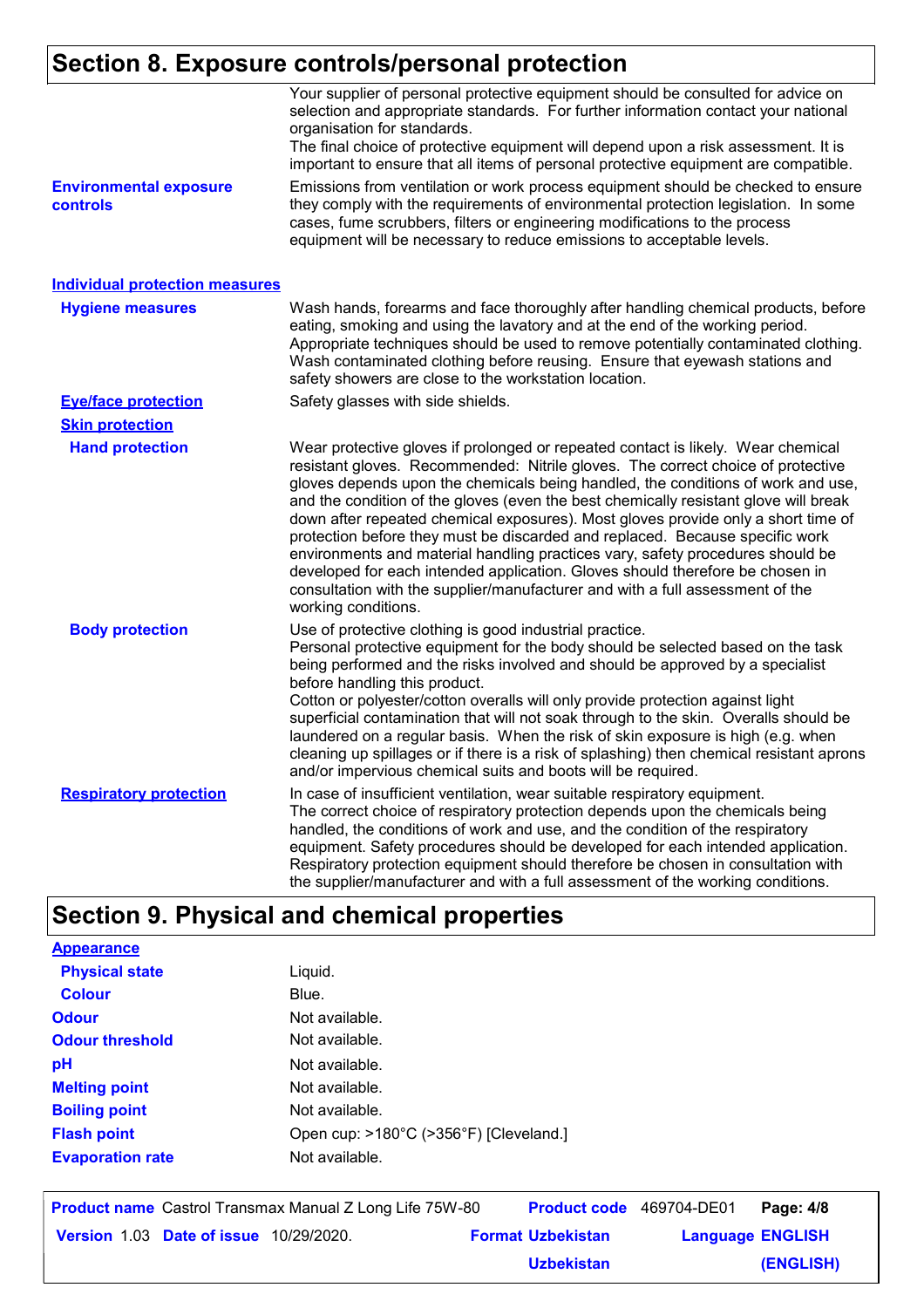# **Section 9. Physical and chemical properties**

| <b>Flammability (solid, gas)</b>                  | Not applicable. Based on - Physical state                                                                                                       |
|---------------------------------------------------|-------------------------------------------------------------------------------------------------------------------------------------------------|
| Lower and upper explosive<br>(flammable) limits   | Not available.                                                                                                                                  |
| <b>Vapour pressure</b>                            | Not available.                                                                                                                                  |
| <b>Vapour density</b>                             | Not available.                                                                                                                                  |
| <b>Relative density</b>                           | Not available.                                                                                                                                  |
| <b>Density</b>                                    | <1000 kg/m <sup>3</sup> (<1 g/cm <sup>3</sup> ) at 15 <sup>°</sup> C                                                                            |
| <b>Solubility</b>                                 | insoluble in water.                                                                                                                             |
| <b>Partition coefficient: n-</b><br>octanol/water | Not available.                                                                                                                                  |
| <b>Auto-ignition temperature</b>                  | Not available.                                                                                                                                  |
| <b>Decomposition temperature</b>                  | Not available.                                                                                                                                  |
| <b>Viscosity</b>                                  | Kinematic: 53.9 mm <sup>2</sup> /s (53.9 cSt) at $40^{\circ}$ C<br>Kinematic: $9 \text{ mm}^2$ /s ( $9 \text{ cSt}$ ) at $100^{\circ} \text{C}$ |

# **Section 10. Stability and reactivity**

| <b>Reactivity</b>                            | No specific test data available for this product. Refer to Conditions to avoid and<br>Incompatible materials for additional information.                                   |
|----------------------------------------------|----------------------------------------------------------------------------------------------------------------------------------------------------------------------------|
| <b>Chemical stability</b>                    | The product is stable.                                                                                                                                                     |
| <b>Possibility of hazardous</b><br>reactions | Under normal conditions of storage and use, hazardous reactions will not occur.<br>Under normal conditions of storage and use, hazardous polymerisation will not<br>occur. |
| <b>Conditions to avoid</b>                   | Avoid all possible sources of ignition (spark or flame).                                                                                                                   |
| <b>Incompatible materials</b>                | Reactive or incompatible with the following materials: oxidising materials.                                                                                                |
| <b>Hazardous decomposition</b><br>products   | Under normal conditions of storage and use, hazardous decomposition products<br>should not be produced.                                                                    |

# **Section 11. Toxicological information**

#### **Information on toxicological effects**

#### **Aspiration hazard**

| <b>Name</b>                                               | <b>Result</b>                         |
|-----------------------------------------------------------|---------------------------------------|
| Distillates (petroleum), hydrotreated heavy paraffinic    | <b>ASPIRATION HAZARD - Category 1</b> |
| Distillates (petroleum), solvent-dewaxed heavy paraffinic | <b>ASPIRATION HAZARD - Category 1</b> |
| Distillates (petroleum), hydrotreated light paraffinic    | <b>ASPIRATION HAZARD - Category 1</b> |
| Distillates (petroleum), solvent-dewaxed light paraffinic | <b>ASPIRATION HAZARD - Category 1</b> |

**Information on likely routes**  Routes of entry anticipated: Dermal, Inhalation.

#### **of exposure**

| <b>Potential acute health effects</b> |                                                                                                     |
|---------------------------------------|-----------------------------------------------------------------------------------------------------|
| Eye contact                           | No known significant effects or critical hazards.                                                   |
| <b>Inhalation</b>                     | Vapour inhalation under ambient conditions is not normally a problem due to low<br>vapour pressure. |
| <b>Skin contact</b>                   | Defatting to the skin. May cause skin dryness and irritation.                                       |
| <b>Ingestion</b>                      | No known significant effects or critical hazards.                                                   |

|                                               | <b>Product name</b> Castrol Transmax Manual Z Long Life 75W-80 |                          | <b>Product code</b> 469704-DE01 | Page: 5/8 |
|-----------------------------------------------|----------------------------------------------------------------|--------------------------|---------------------------------|-----------|
| <b>Version 1.03 Date of issue 10/29/2020.</b> |                                                                | <b>Format Uzbekistan</b> | <b>Language ENGLISH</b>         |           |
|                                               |                                                                | <b>Uzbekistan</b>        |                                 | (ENGLISH) |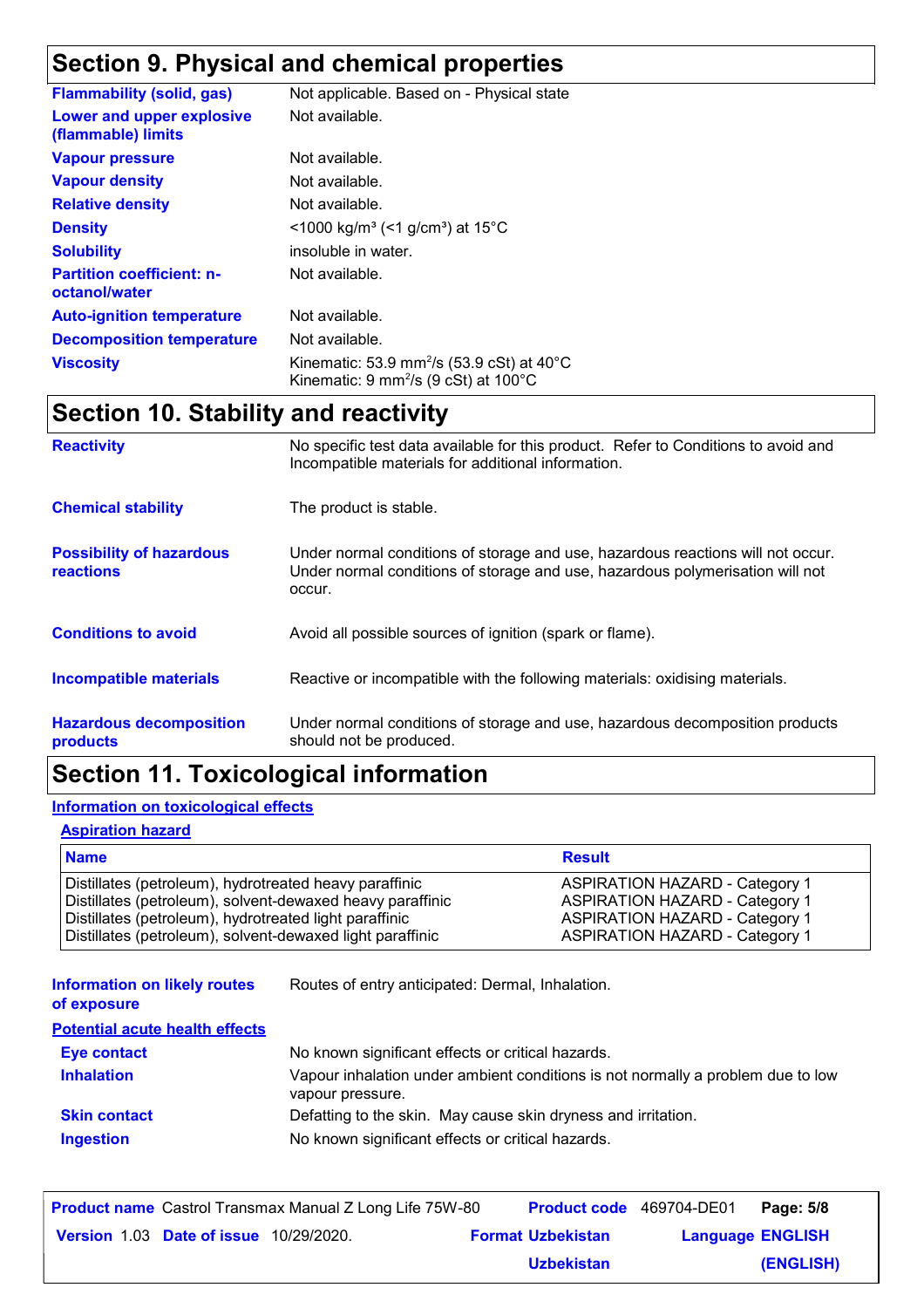# **Section 11. Toxicological information**

|                                         | Symptoms related to the physical, chemical and toxicological characteristics                                                |
|-----------------------------------------|-----------------------------------------------------------------------------------------------------------------------------|
| <b>Eye contact</b>                      | No specific data.                                                                                                           |
| <b>Inhalation</b>                       | May be harmful by inhalation if exposure to vapour, mists or fumes resulting from<br>thermal decomposition products occurs. |
| <b>Skin contact</b>                     | Adverse symptoms may include the following:<br>irritation<br>dryness<br>cracking                                            |
| <b>Ingestion</b>                        | No specific data.                                                                                                           |
|                                         | Delayed and immediate effects as well as chronic effects from short and long-term exposure                                  |
| <b>Eye contact</b>                      | Potential risk of transient stinging or redness if accidental eye contact occurs.                                           |
| <b>Inhalation</b>                       | Overexposure to the inhalation of airborne droplets or aerosols may cause irritation<br>of the respiratory tract.           |
| <b>Skin contact</b>                     | Prolonged or repeated contact can defat the skin and lead to irritation, cracking and/<br>or dermatitis.                    |
| <b>Ingestion</b>                        | Ingestion of large quantities may cause nausea and diarrhoea.                                                               |
| <b>Potential chronic health effects</b> |                                                                                                                             |
| <b>General</b>                          | No known significant effects or critical hazards.                                                                           |
| <b>Carcinogenicity</b>                  | No known significant effects or critical hazards.                                                                           |
| <b>Mutagenicity</b>                     | No known significant effects or critical hazards.                                                                           |
| <b>Teratogenicity</b>                   | No known significant effects or critical hazards.                                                                           |
| <b>Developmental effects</b>            | No known significant effects or critical hazards.                                                                           |
| <b>Fertility effects</b>                | No known significant effects or critical hazards.                                                                           |

### **Section 12. Ecological information**

**Environmental effects** No known significant effects or critical hazards.

#### **Persistence and degradability**

Not expected to be rapidly degradable.

#### **Bioaccumulative potential**

This product is not expected to bioaccumulate through food chains in the environment.

| <b>Mobility in soil</b><br><b>Mobility</b> | Spillages may penetrate the soil causing ground water contamination.                                                      |
|--------------------------------------------|---------------------------------------------------------------------------------------------------------------------------|
| <b>Other ecological information</b>        | Spills may form a film on water surfaces causing physical damage to organisms.<br>Oxygen transfer could also be impaired. |

# **Section 13. Disposal considerations**

| <b>Disposal methods</b> | The generation of waste should be avoided or minimised wherever possible.<br>Significant quantities of waste product residues should not be disposed of via the<br>foul sewer but processed in a suitable effluent treatment plant. Dispose of surplus<br>and non-recyclable products via a licensed waste disposal contractor. Disposal of<br>this product, solutions and any by-products should at all times comply with the<br>requirements of environmental protection and waste disposal legislation and any<br>regional local authority requirements. Waste packaging should be recycled. |
|-------------------------|-------------------------------------------------------------------------------------------------------------------------------------------------------------------------------------------------------------------------------------------------------------------------------------------------------------------------------------------------------------------------------------------------------------------------------------------------------------------------------------------------------------------------------------------------------------------------------------------------|
|                         |                                                                                                                                                                                                                                                                                                                                                                                                                                                                                                                                                                                                 |

|                                               | <b>Product name</b> Castrol Transmax Manual Z Long Life 75W-80 | Product code 469704-DE01 |                         | Page: 6/8 |
|-----------------------------------------------|----------------------------------------------------------------|--------------------------|-------------------------|-----------|
| <b>Version 1.03 Date of issue 10/29/2020.</b> |                                                                | <b>Format Uzbekistan</b> | <b>Language ENGLISH</b> |           |
|                                               |                                                                | <b>Uzbekistan</b>        |                         | (ENGLISH) |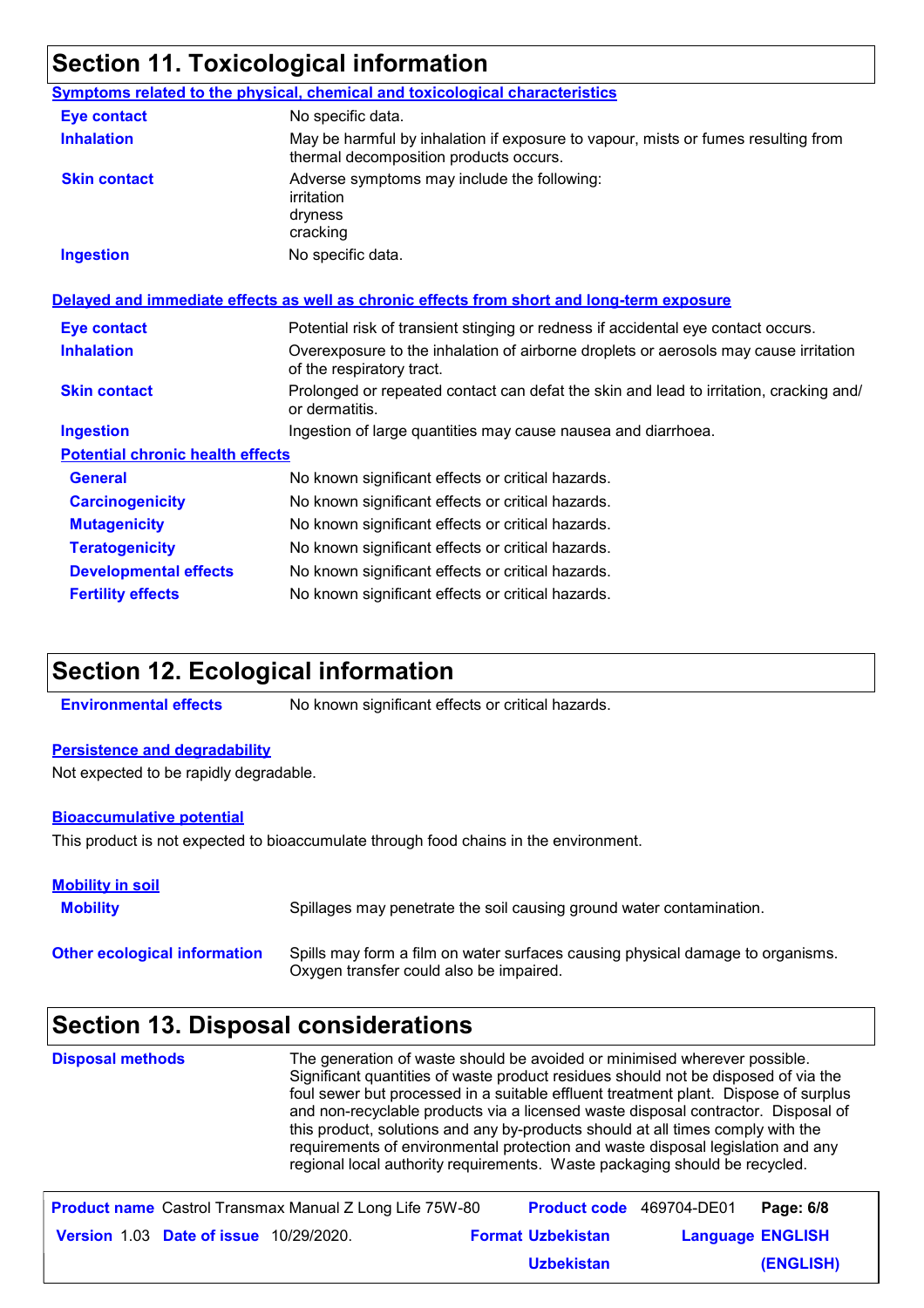# **Section 13. Disposal considerations**

Incineration or landfill should only be considered when recycling is not feasible. This material and its container must be disposed of in a safe way. Empty containers or liners may retain some product residues. Avoid dispersal of spilt material and runoff and contact with soil, waterways, drains and sewers.

# **Section 14. Transport information**

|                                      | <b>IMDG</b>              | <b>IATA</b>              |
|--------------------------------------|--------------------------|--------------------------|
| <b>UN number</b>                     | Not regulated.           | Not regulated.           |
| <b>UN proper</b><br>shipping name    | $\overline{\phantom{a}}$ | $\overline{\phantom{a}}$ |
| <b>Transport hazard</b><br>class(es) | $\overline{\phantom{a}}$ | $\overline{\phantom{a}}$ |
| <b>Packing group</b>                 | $\overline{\phantom{a}}$ | $\overline{\phantom{a}}$ |
| <b>Environmental</b><br>hazards      | No.                      | No.                      |
| <b>Additional</b><br>information     | ٠                        | $\overline{\phantom{a}}$ |

**Special precautions for user** Not available.

# **Section 15. Regulatory information**

#### **Regulation according to other foreign laws**

| <b>REACH Status</b>                                             | The company, as identified in Section 1, sells this product in the EU in compliance<br>with the current requirements of REACH. |
|-----------------------------------------------------------------|--------------------------------------------------------------------------------------------------------------------------------|
| <b>United States inventory</b><br>(TSCA 8b)                     | All components are active or exempted.                                                                                         |
| <b>Australia inventory (AICS)</b>                               | All components are listed or exempted.                                                                                         |
| <b>Canada inventory</b>                                         | All components are listed or exempted.                                                                                         |
| <b>China inventory (IECSC)</b>                                  | All components are listed or exempted.                                                                                         |
| <b>Japan inventory (ENCS)</b>                                   | At least one component is not listed.                                                                                          |
| <b>Korea inventory (KECI)</b>                                   | All components are listed or exempted.                                                                                         |
| <b>Philippines inventory</b><br>(PICCS)                         | All components are listed or exempted.                                                                                         |
| <b>Taiwan Chemical</b><br><b>Substances Inventory</b><br>(TCSI) | All components are listed or exempted.                                                                                         |

### **Section 16. Other information**

| 10/29/2020 |  |
|------------|--|
| 10/29/2020 |  |
| 10/22/2020 |  |
| 1.03       |  |
|            |  |

|                                               | <b>Product name</b> Castrol Transmax Manual Z Long Life 75W-80 | <b>Product code</b> 469704-DE01 |                         | Page: 7/8 |
|-----------------------------------------------|----------------------------------------------------------------|---------------------------------|-------------------------|-----------|
| <b>Version 1.03 Date of issue 10/29/2020.</b> |                                                                | <b>Format Uzbekistan</b>        | <b>Language ENGLISH</b> |           |
|                                               |                                                                | <b>Uzbekistan</b>               |                         | (ENGLISH) |